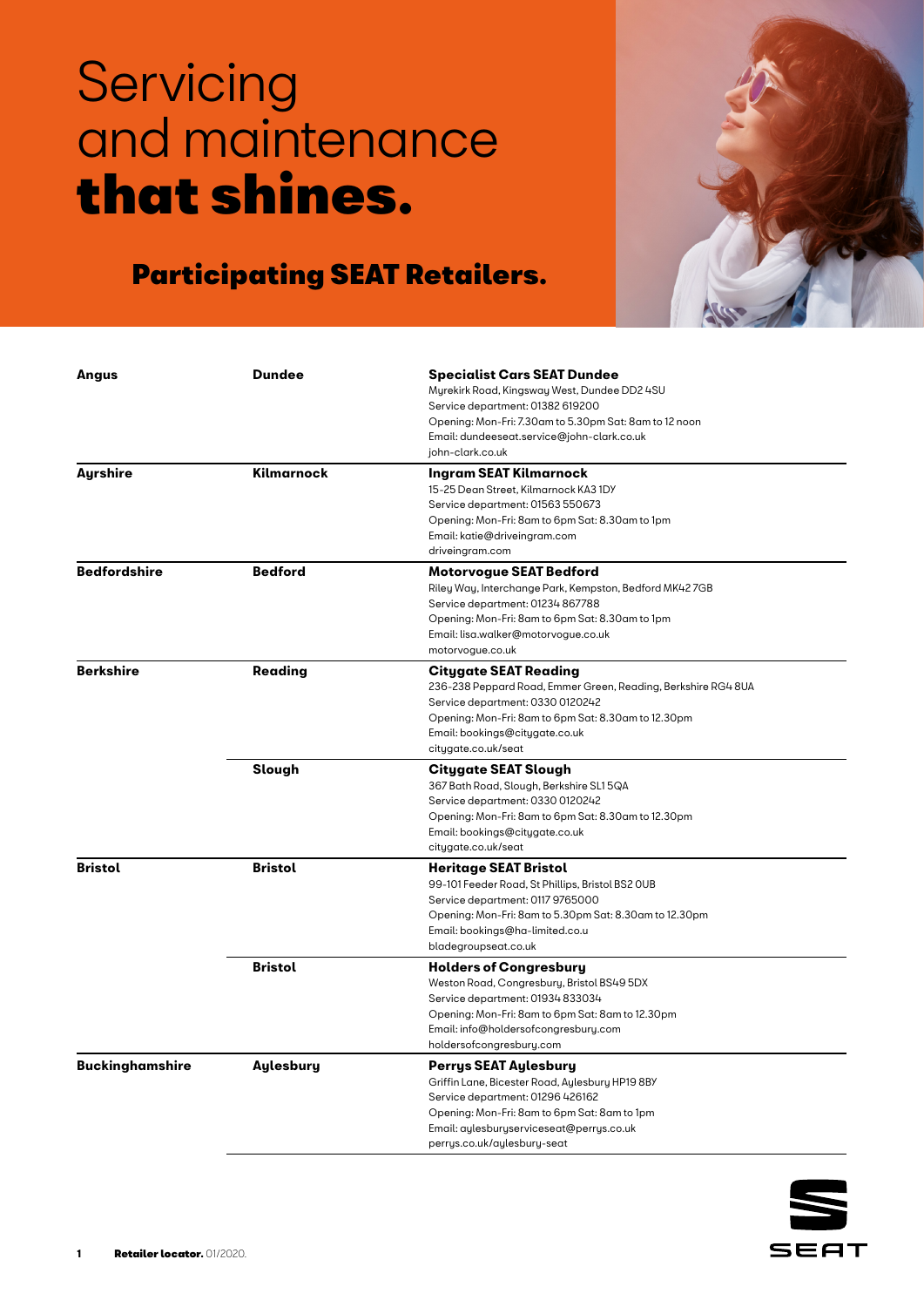

| Cambridgeshire   | Cambridge        | <b>Marshall SEAT Cambridge</b>                                         |
|------------------|------------------|------------------------------------------------------------------------|
|                  |                  | 699 Newmarket Road, Cambridge CB5 8SQ                                  |
|                  |                  | Service department: 01223 377550                                       |
|                  |                  | Opening: Mon-Fri: 8am to 6pm Sat: 8.30am to 12.30pm                    |
|                  |                  | Email: michele.grant@marshall.co.uk                                    |
|                  |                  | marshallweb.co.uk/seat                                                 |
|                  | Peterborough     | Stoneacre SEAT Peterborough                                            |
|                  |                  | Forty Acre Road, Boongate, Peterborough PE1 5PS                        |
|                  |                  | Service department: 01733 552348                                       |
|                  |                  | Opening: Mon-Fri: 8am to 5.30pm Sat: 8.30am to 12.30pm                 |
|                  |                  | Email: service.peterborough@stoneacre.co.uk                            |
|                  |                  | stoneacre.co.uk                                                        |
| Camarthenshire   | Llanelli         | <b>Gravells SEAT</b>                                                   |
|                  |                  | 4a Station Road, Pontyberem, Llanelli, Camarthenshire                  |
|                  |                  | Service department: 01269 870285                                       |
|                  |                  | Opening: Mon-Fri: 9am to 5.30pm Sat: 8.30am to 12.30pm                 |
|                  |                  | Email: roger.selwood@gravells.com                                      |
|                  |                  | gravells.co.uk/seat                                                    |
| <b>Cheshire</b>  | <b>Crewe</b>     | <b>Crewe SEAT</b>                                                      |
|                  |                  | Third Avenue, Weston Road, Crewe CW1 6XZ                               |
|                  |                  | Service department: 01270 507040                                       |
|                  |                  | Opening: Mon-Fri: 8am to 6pm Sat: 8.30am to 12.30pm                    |
|                  |                  | Email: service@creweseat.co.uk                                         |
|                  |                  | creweseat.co.uk                                                        |
|                  |                  |                                                                        |
|                  | <b>Stockport</b> | <b>Lookers SEAT Stockport</b>                                          |
|                  |                  | St Marys Way, Stockport SK1 4AW                                        |
|                  |                  | Service department: 0161 333 3388                                      |
|                  |                  | Opening: Mon-Fri: 8am to 6pm Sat: 8.30am to 12.30pm                    |
|                  |                  | Email: Div10ServiceBookings@lookers.co.uk                              |
|                  |                  | lookers.co.uk                                                          |
|                  | Warrington       | <b>IMG SEAT Warrington</b>                                             |
|                  |                  | Bewsey Road, Warrington WA5 OJX                                        |
|                  |                  | Service department: 01925 428730                                       |
|                  |                  | Opening: Mon-Thurs: 8.30am to 5.30pm Fri: 8.30am to 4.30pm Sat: Closed |
|                  |                  | Email: service@img.seat.co.uk                                          |
|                  |                  | seatwarrington.co.uk                                                   |
| <b>Cleveland</b> | Middlesbrough    | SG Petch SEAT Middlesbrough                                            |
|                  |                  | 1 Flemming Road, Skippers Lane, Middlesbrough, Cleveland TS6 6TT       |
|                  |                  | Service Department: 01642 917000                                       |
|                  |                  | Opening: Mon-Fri: 8.30am to 5.30pm Sat: 8.30am to 12.30pm              |
|                  |                  | Email: middlesbrougha66.service@sgpetch.com                            |
|                  |                  | sgpetch.co.uk/seat                                                     |
| Clywd            | Wrexham          | Stoneacre SEAT Wrexham                                                 |
|                  |                  | Plas Acton Road, Pandy, Wrexham LL11 2UA                               |
|                  |                  | Service department: 01978 311666                                       |
|                  |                  | Opening: Mon-Fri: 8am to 5.30pm Sat: 8am to 12.30pm                    |
|                  |                  | Email: pteer.holden@stoneacre.co.uk                                    |
|                  |                  | stoneacre.co.uk                                                        |

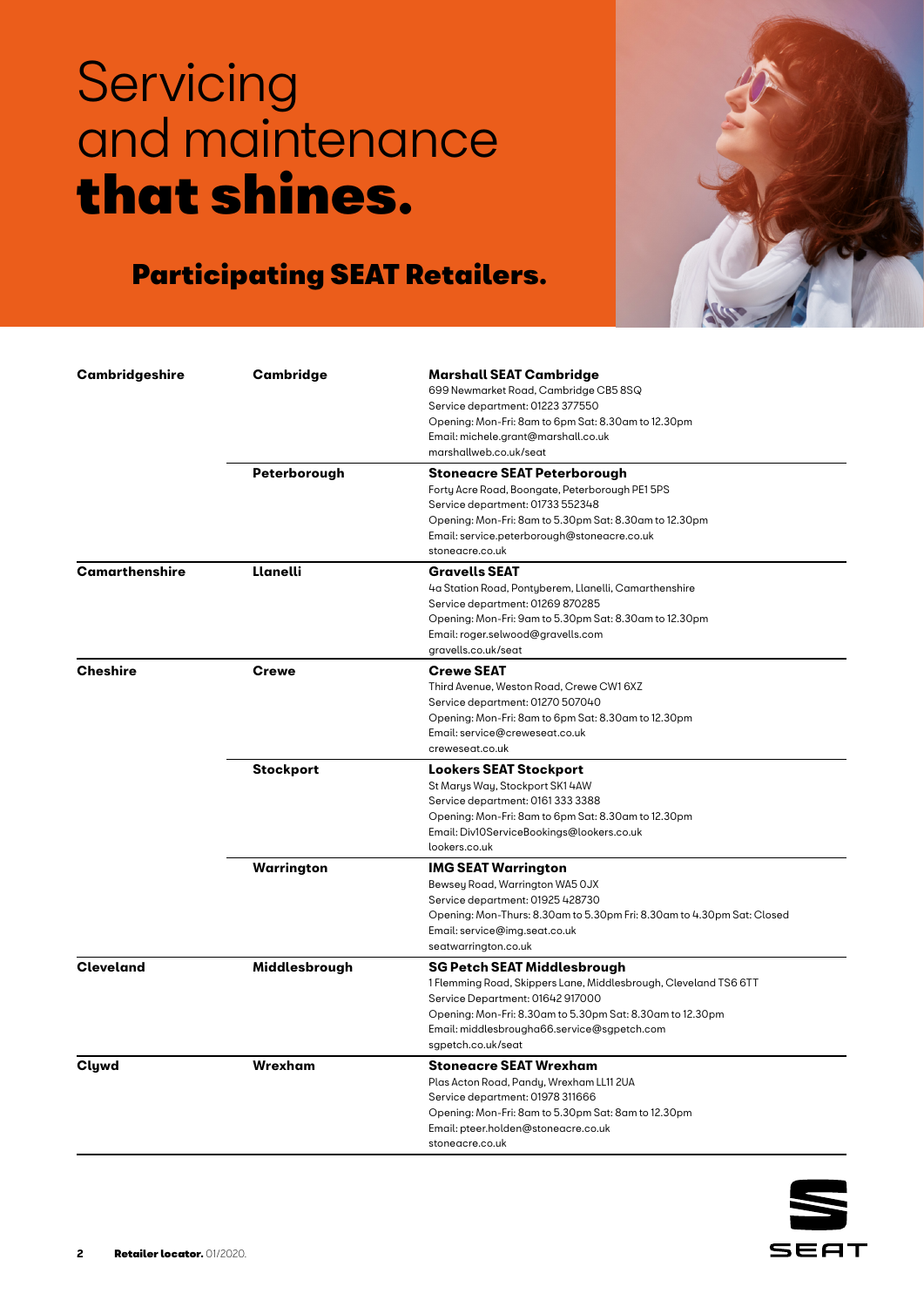

| <b>Co Antrim</b> | Ballymena                 | <b>Wilsons of Rathkenny SEAT</b><br>381 Cushendall Road, Rathkenny, Ballymena BT43 6QB<br>Service department: 02821758261<br>Opening: Mon-Fri: 8.30am to 5.30pm Sat: Closed<br>Email: seat_service@wilsonsofrathkenny.co.uk<br>wilsonsofrathkenny.co.uk   |
|------------------|---------------------------|-----------------------------------------------------------------------------------------------------------------------------------------------------------------------------------------------------------------------------------------------------------|
|                  | <b>Belfast</b>            | <b>Agnew SEAT Autoexchange</b><br>Ladas Drive, Belfast BT6 9FR<br>Service department: 02890 703131<br>Opening: Mon-Thur: 8am to 5.30pm Fri: 8am to 4pm Sat: 8am to 12.30pm<br>Email: john.kendal@agnews.co.uk<br>agnewautoexchange.co.uk                  |
|                  | <b>Belfast</b>            | <b>Agnew SEAT Belfast</b><br>1 Glenmachan Place, Boucher Road, Belfast BT12 6QH<br>Service department: 02890 703131<br>Opening: Mon-Thur: 8am to 5.30pm Fri: 8am to 4pm Sat: 8am to 12.30pm<br>Email: john.kendal@agnews.co.uk<br>agnewautoexchange.co.uk |
|                  | <b>Belfast</b>            | <b>SERE SEAT Belfast</b><br>7-9 Boucher Road, Belfast BT12 6HR<br>Service department: 028 9020 5100<br>Opening: Mon-Thurs: 8.15am to 5.30pm Fri: 8.15am to 4.30pm Sat: Closed<br>Email: Joanne.Thompson@seremotors.com<br>seremotors.com                  |
|                  | Lisburn                   | <b>SERE SEAT Lisburn</b><br>Lissue Industrial Estate West, Moira Road, Lisburn BT28 2RE<br>Service department: 02892 620151<br>Opening: Mon-Thurs: 8.15am to 5.30pm Fri: 8.15am to 4.30pm Sat: Closed<br>Email: info@seremotors.com<br>seremotors.com     |
| Co Armagh        | Lurgan                    | <b>Roadside SEAT</b><br>71 Belfast Road, Lurgan BT66 7JP<br>Service department: 0283 8323 232<br>Opening: Mon-Thurs: 8.30am to 5.15pm Fri: 8.30am to 5pm Sat: Closed<br>Email: simon.fullerton@roadsidemotors.com<br>roadsidemotors.com                   |
| Co Tyrone        | Dungannon                 | <b>Donnelly SEAT</b><br>57-59 Moy Road, Dungannon BT717DT<br>Service department: 02887722887<br>Opening: Mon-Fri: 8.30am to 5.30pm Sat: Closed<br>Email: karen.allen@donnellygroup.co.uk<br>donnellygroup.co.uk                                           |
| Conwy            | <b>Llandudno Junction</b> | <b>North Wales SEAT</b><br>The Point, Conwy Road, Llandudno Junction LL31 9AY<br>Service department: 01492 585766<br>Opening: Mon-Fri: 8.30am to 5pm Sat: 8.30am to 12.30pm<br>Email: karlstuhlfelder@sutner.co.uk<br>sutner.co.uk/seat                   |

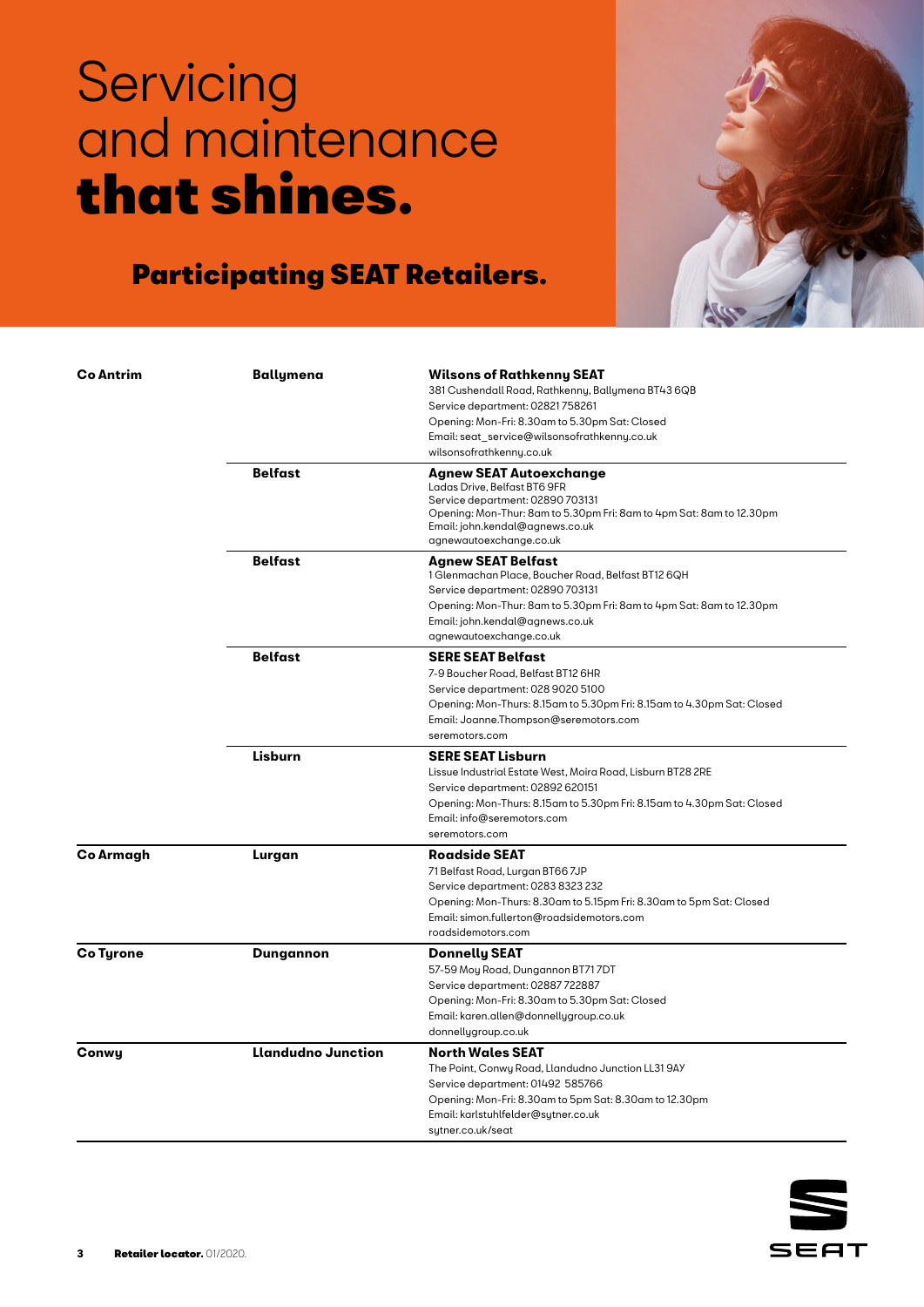

| Cornwall             | Newquay             | <b>Dales SEAT Summercourt</b>                                    |
|----------------------|---------------------|------------------------------------------------------------------|
|                      |                     | Chapeltown, Summercourt, Nr. Newquay TR8 5YA                     |
|                      |                     | Service department: 01872 511600                                 |
|                      |                     | Opening: Mon-Fri: 8.30am to 5pm Sat: 8.30am to 12.30pm           |
|                      |                     | Email: spa@dalescornwall.co.uk                                   |
|                      |                     | dalescornwall.co.uk                                              |
|                      | Redruth             | <b>Dales SEAT Scorrier</b>                                       |
|                      |                     | Wheal Rose, Scorrier, Redruth TR16 5BX                           |
|                      |                     | Service department: 01209 821144                                 |
|                      |                     | Opening: Mon-Fri: 8.30am to 5pm Sat: 8.30am to 12.30pm           |
|                      |                     | Email: spo@dalescornwall.co.uk                                   |
|                      |                     | dalescornwall.co.uk                                              |
| <b>County Durham</b> | Darlington          | <b>Bristol Street Motors SEAT Darlington</b>                     |
|                      |                     | Haughton Road, Darlington DL1 2BP                                |
|                      |                     | Service department: 01325 580026                                 |
|                      |                     | Opening: Mon-Fri: 8am to 6pm Sat: 8.30am to 12.30pm              |
|                      |                     | Email: serviceenquiries@bristolstreet.co.uk                      |
|                      |                     | bristolstreet.co.uk                                              |
|                      | <b>Durham</b>       | <b>SG Petch SEAT Durham</b>                                      |
|                      |                     | Broomside Park, Belmont DH1 1HP                                  |
|                      |                     | Service department: 01913 750062                                 |
|                      |                     | Opening: Mon-Fri: 8am to 6pm Sat: 8.30am to 12.30pm              |
|                      |                     | Email: durham.service@sgpetch.com                                |
|                      |                     | sgpetch.com                                                      |
| Cumbria              | Carlisle            | <b>Bristol Street Motors SEAT Carlisle</b>                       |
|                      |                     | Parkhouse Road, Kingstown Industrial Estate, Carlisle CA3 0GW    |
|                      |                     | Service department: 01228 553900                                 |
|                      |                     | Opening: Mon-Fri: 8am to 5.30pm Sat: 8am to 12.30pm              |
|                      |                     | Email: george.johnstone@bristolstreet.co.uk                      |
|                      |                     | bristolstreet.co.uk                                              |
|                      | Kendal              | Kendal SEAT                                                      |
|                      |                     | Kendal Motor Village, Queen Katherine Avenue, Kendal LA9 6DU     |
|                      |                     | Service department: 01539 736666                                 |
|                      |                     | Opening: Mon-Fri: 8.30am to 5.30pm Sat: 8.30am to 12.30pm        |
|                      |                     | Email: service@kendal-seat.co.uk                                 |
|                      |                     | kendal-seat.co.uk                                                |
|                      | Workington          | <b>B &amp; H Motors SEAT</b>                                     |
|                      |                     | Dobies Business Park, Unit 3 Lillyhall West, Workington CA14 4HX |
|                      |                     | Service department: 01900 607042                                 |
|                      |                     | Opening: Mon-Fri: 8am to 5.30pm Sat: 9am to 12 noon              |
|                      |                     | Email: service@bandhmotors.seat.co.uk                            |
|                      |                     | bandhmotors.co.uk                                                |
| Derbyshire           | <b>Chesterfield</b> | <b>Stoneacre SEAT Chesterfield</b>                               |
|                      |                     | Brimington Road North, Chesterfield S41 9AJ                      |
|                      |                     | Service department: 01246 450450                                 |
|                      |                     | Opening: Mon-Fri: 8am to 6pm Sat: 8am to 1pm                     |
|                      |                     | Email: serviceteam.chesterfield@stoneacre.co.uk                  |
|                      |                     | stonegcre.co.uk/deglership/segt-chesterfield                     |

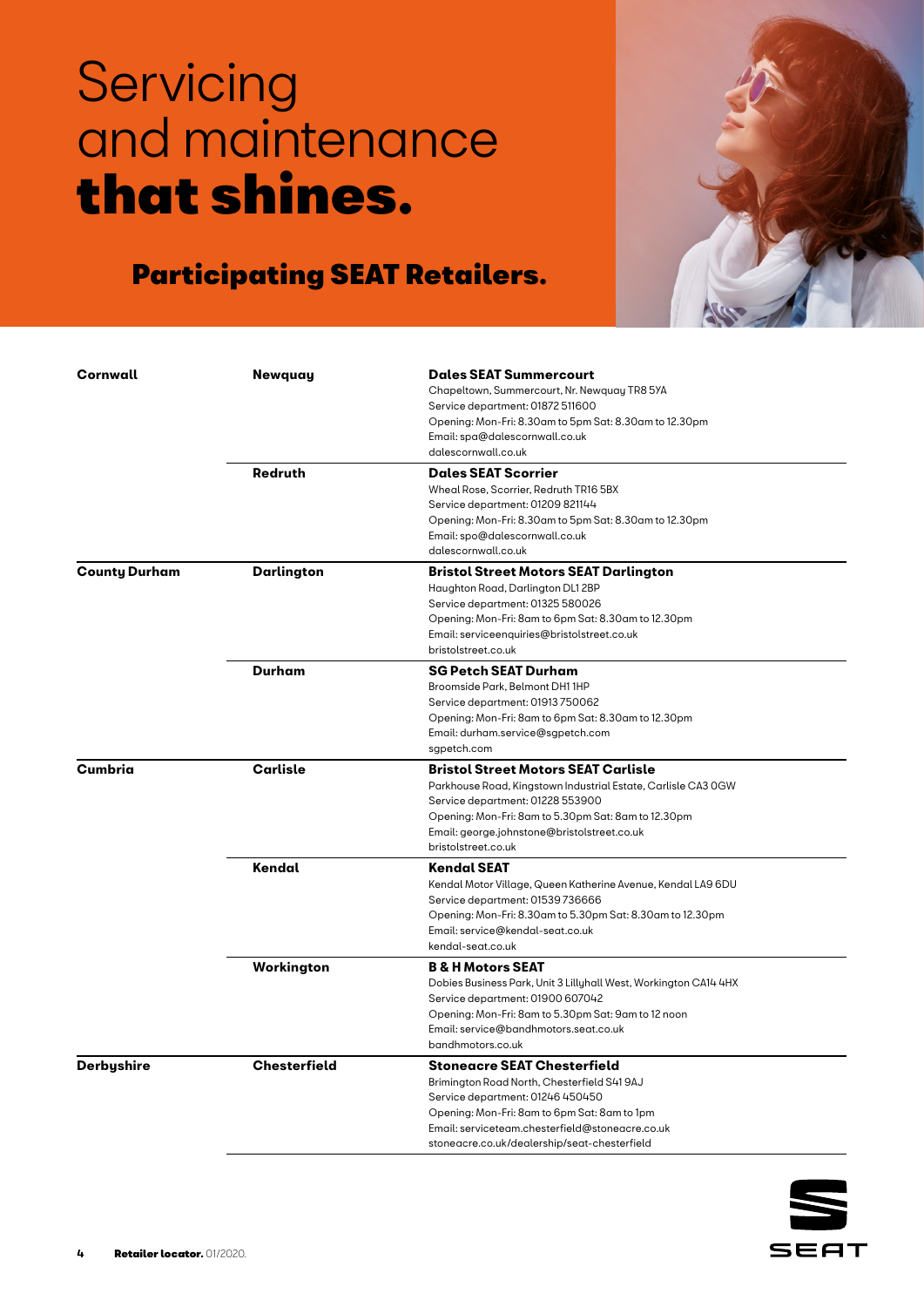

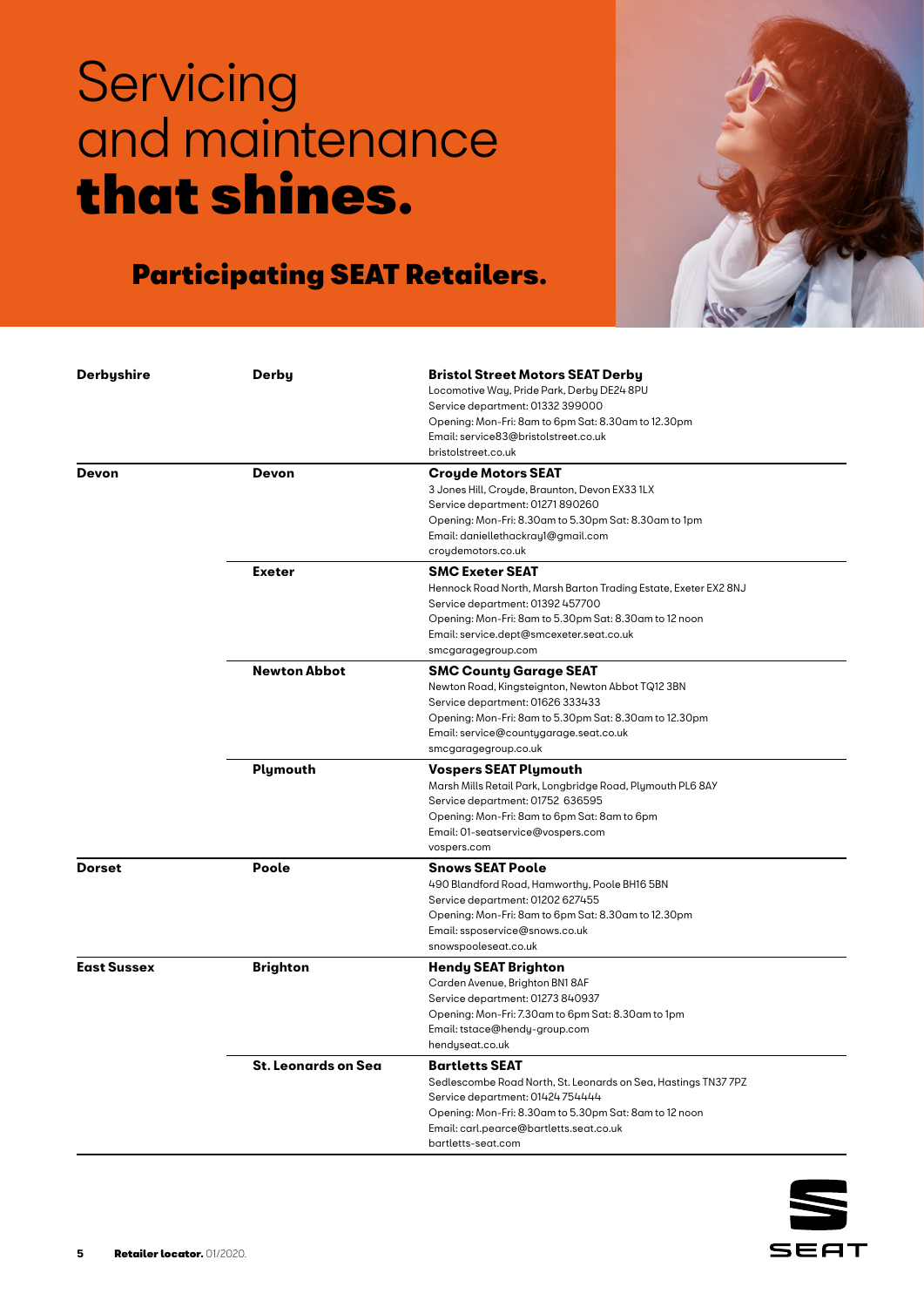

| <b>East Yorkshire</b>     | Hull              | <b>Riverside SEAT Hull</b>                                |
|---------------------------|-------------------|-----------------------------------------------------------|
|                           |                   | Saxon Way, Priory Park West, Hessle, Hull HU13 9PB        |
|                           |                   | Service department: 01482 585555                          |
|                           |                   | Opening: Mon-Fri: 8am to 6pm Sat: 8am to 1pm              |
|                           |                   | Email: kirsty.shearsmith@riversidemotors.co.uk            |
|                           |                   | riversidemotors.co.uk/pages/seat                          |
| <b>Essex</b>              | <b>Braintree</b>  | <b>Marshall SEAT Braintree</b>                            |
|                           |                   | Galleys Corner, Braintree Road, Braintree CM77 8GA        |
|                           |                   | Service department: 01376 346346                          |
|                           |                   | Opening: Mon-Fri: 8am to 6pm Sat: 8am to 12.30pm          |
|                           |                   | Email: jason.hills@marshall.co.uk                         |
|                           |                   | marshall.co.uk                                            |
|                           | <b>Colchester</b> | <b>Miller &amp; Middleton SEAT</b>                        |
|                           |                   | 124 Bergholt Road, Colchester, Essex CO4 5AJ              |
|                           |                   | Service department: 01206 844455                          |
|                           |                   | Opening: Mon-Fri: 8am to 5pm Sat: 8am to 12 noon          |
|                           |                   | Email: alan@millerandmiddleton.co.uk                      |
|                           |                   | millerandmiddleton.co.uk                                  |
|                           |                   |                                                           |
|                           | <b>Harlow</b>     | <b>CMC SEAT Harlow</b>                                    |
|                           |                   | CMC Car Dealership, Edinburgh Way, Harlow CM20 2EG        |
|                           |                   | Service department: 01279 775900                          |
|                           |                   | Opening: Mon-Fri: 8am to 6pm Sat: 9am to 1pm              |
|                           |                   | Email: service@cmc-harlow.co.uk                           |
|                           |                   | cmc-harlow.co.uk                                          |
| Fife                      | Kirkcaldy         | <b>Fife SEAT</b>                                          |
|                           |                   | Millie Street, Kirkcaldy KY1 2NL                          |
|                           |                   | Service department: 01592 778160                          |
|                           |                   | Opening: Mon-Fri: 8.30am to 5.30pm Sat: 8.30am to 12.30pm |
|                           |                   | Email: pamela@fifeseat.co.uk                              |
|                           |                   | fifeseat.co.uk                                            |
| Gloucestershire           | Gloucester        | <b>Heritage SEAT Gloucester</b>                           |
|                           |                   | 209 Westgate Street, Gloucester GL1 2RN                   |
|                           |                   | Service department: 01452 834202                          |
|                           |                   | Opening: Mon-Fri: 8.30am to 5.30pm Sat: 8.30am to 12.30pm |
|                           |                   | Email: OnlineBookings@ha-limited.co.uk                    |
|                           |                   | bladegroupseat.co.uk                                      |
| <b>Greater London</b>     | Croydon           | Kinghams SEAT Croydon                                     |
|                           |                   | Brooklands, Keen's Road, Croydon, London CRO 1AH          |
|                           |                   | Service department: 0208 6804 300                         |
|                           |                   | Opening: Mon-Fri: 8am to 6pm Sat: 8am to 12.30pm          |
|                           |                   | Email: joseph@kinghams-service.co.uk                      |
|                           |                   | kinghams.co.uk                                            |
| <b>Greater Manchester</b> | Oldham            | Pentagon SEAT Oldham                                      |
|                           |                   | Park Road, Oldham OL8 1DB                                 |
|                           |                   | Service department: 0161 622 3590                         |
|                           |                   |                                                           |
|                           |                   | Opening: Mon-Fri: 8am to 6pm Sat: 8am to 12.30pm          |
|                           |                   | Email: seat.service@pentagon-group.co.uk                  |

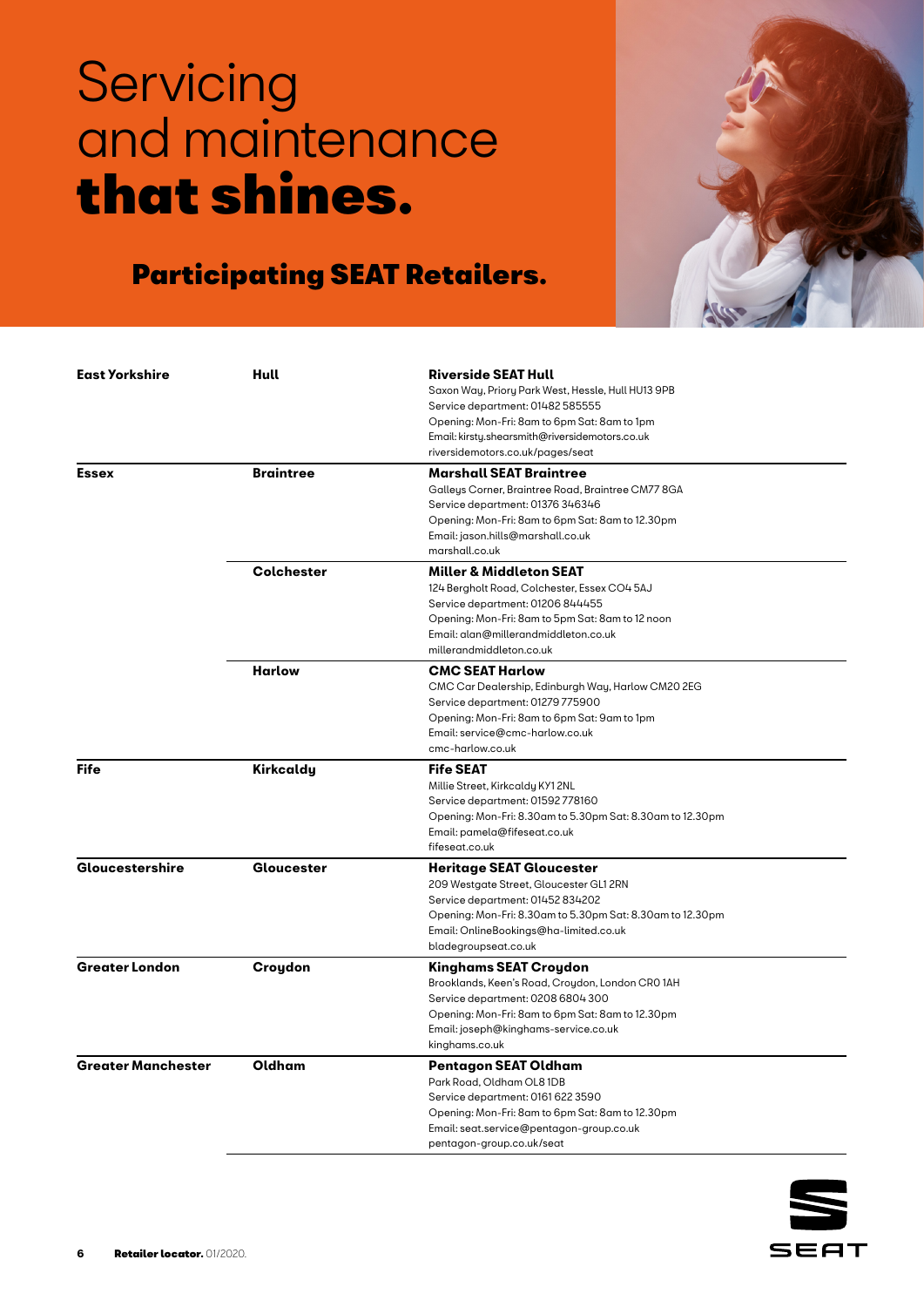

| <b>Greater Manchester</b> | <b>Salford</b>     | <b>Lookers SEAT Manchester</b>                            |  |
|---------------------------|--------------------|-----------------------------------------------------------|--|
|                           |                    | 266 Bury New Road, Salford M7 2YJ                         |  |
|                           |                    | Service department: 01617 089000                          |  |
|                           |                    | Opening: Mon-Fri: 8am to 6pm Sat: 8.30am to 12.30pm       |  |
|                           |                    | Email: Div10ServiceBookings@lookers.co.uk                 |  |
|                           |                    | lookers.co.uk/seat                                        |  |
| Gwent                     | <b>Newport</b>     | <b>Capitol SEAT Newport</b>                               |  |
|                           |                    | Leeway Industrial Estate, Newport NP19 4SL                |  |
|                           |                    | Service department: 01633 636420                          |  |
|                           |                    | Opening: Mon-Fri: 8am to 6pm Sat: 8.30am to 12.30pm       |  |
|                           |                    | Email: steven.cleverly@monmotors.com                      |  |
|                           |                    | capitolseat.co.uk                                         |  |
| Hampshire                 | Aldershot          | <b>SMC SEAT Aldershot</b>                                 |  |
|                           |                    | Ash Road, Aldershot GU12 4HD                              |  |
|                           |                    | Service department: 01252 367300                          |  |
|                           |                    | Opening: Mon-Fri: 8am to 6pm Sat: 8.30am to 12.30pm       |  |
|                           |                    | Email: service.aldershot@smcmotorgroup.co.uk              |  |
|                           |                    | smcmotorgroup.co.uk                                       |  |
|                           | <b>Basingstoke</b> | <b>Snows SEAT Basingstoke</b>                             |  |
|                           |                    | Aldermaston Road South, Basingstoke, Hampshire RG21 6YL   |  |
|                           |                    | Service department: 01256 697771                          |  |
|                           |                    | Opening: Mon-Fri: 8am to 6pm Sat: 8.30am to 12.30pm       |  |
|                           |                    | Email: gareth.reynolds@snows.co.uk                        |  |
|                           |                    | snows.co.uk/seat                                          |  |
|                           | <b>Portsmouth</b>  | <b>Snows SEAT Portsmouth</b>                              |  |
|                           |                    | Bilton Way, Airport Service Road, Portsmouth PO3 5FE      |  |
|                           |                    | Service department: 02392 657800                          |  |
|                           |                    | Opening: Mon-Fri: 8am to 6pm Sat: 8.30am to 12.30pm       |  |
|                           |                    | Email: SSPService@snows.co.uk                             |  |
|                           |                    | snowsportsmouthseat.co.uk                                 |  |
|                           | Southampton        | <b>Snows SEAT Southampton</b>                             |  |
|                           |                    | Second Avenue, Millbrook, Southampton SO15 OLP            |  |
|                           |                    | Service department: 02380 733733                          |  |
|                           |                    | Opening: Mon-Fri: 8.15am to 5.30pm Sat: 8.30am to 12.30pm |  |
|                           |                    | Email: nikki.harlock@snows.co.uk                          |  |
|                           |                    | snowssouthamptonseat.co.uk                                |  |
| <b>Hertfordshire</b>      | <b>Hatfield</b>    | <b>Hatfield SEAT</b>                                      |  |
|                           |                    | 168 Great North Road, Hatfield AL9 5JN                    |  |
|                           |                    | Service department: 01707 252222                          |  |
|                           |                    | Opening: Mon-Fri: 8am to 6pm Sat: 8.30am to 1pm           |  |
|                           |                    | Email: richard.burgess@hatfieldseat.co.uk                 |  |
|                           |                    | group1auto.co.uk/seat                                     |  |
|                           | Letchworth         | <b>Letchworth SEAT</b>                                    |  |
|                           |                    | Icknield Way, Letchworth SG6 1TD                          |  |
|                           |                    | Service department: 01462 686341                          |  |
|                           |                    | Opening: Mon-Fri: 8am to 5.30pm Sat: 8am to 12.30pm       |  |
|                           |                    | Email: mail@letchworth.seat.co.uk                         |  |
|                           |                    |                                                           |  |

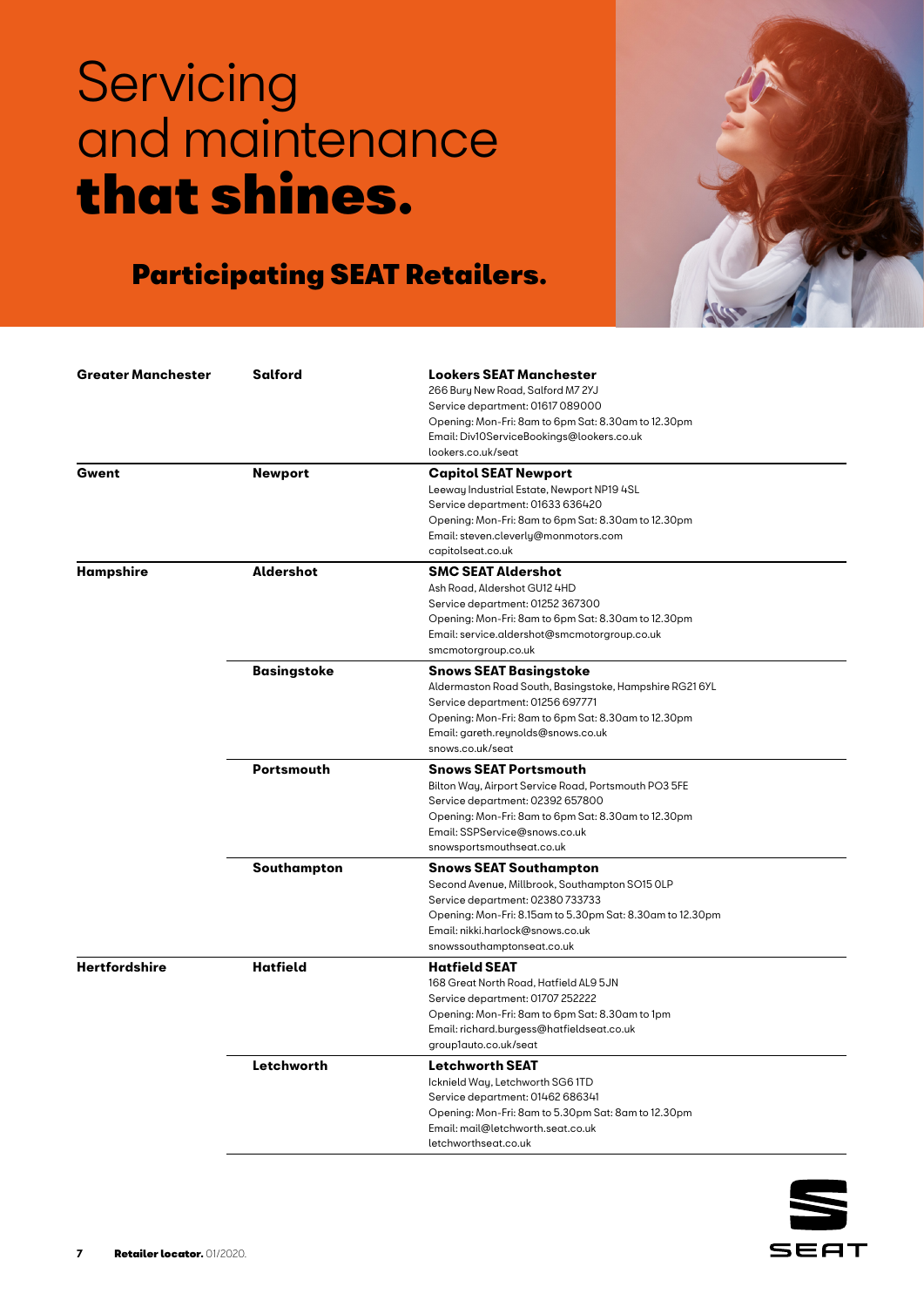

| Hertfordshire                | <b>St Albans</b> | <b>Coupers SEAT</b><br>18-20 Catherine Street, St Albans AL3 5BY<br>Service department: 01727 854342<br>Opening: Mon-Fri: 8am to 6pm Sat: 8.30am to 1pm<br>Email: mike.godding@coupers.co.uk<br>coupers.co.uk                                        |
|------------------------------|------------------|------------------------------------------------------------------------------------------------------------------------------------------------------------------------------------------------------------------------------------------------------|
|                              | Watford          | <b>Watford SEAT</b><br>291-295 Lower High Street, Watford WD17 2HZ<br>Service department: 01923 701 595<br>Opening: Mon-Fri: 8am to 6pm Sat: Closed<br>Email: hatfieldseatas@Group1Auto.Com<br>seat-watford.co.uk                                    |
| <b>Highlands and Islands</b> | <b>Inverness</b> | <b>Bannerman SEAT</b><br>44 Harbour Road, Inverness IV1 1UF<br>Service department: 01463 222841<br>Opening: Mon-Fri: 8.30am to 5pm Sat: Closed<br>Email: jody.emmott@bannerman.seat.co.uk<br>bannermanseat.co.uk                                     |
| Isle Of Wight                | Newport          | <b>Snows SEAT Isle of Wight</b><br>Forest Road, Newport PO30 5QJ<br>Service department: 01983 535727<br>Opening: Mon-Fri: 8.30am to 6pm Sat: 8.30am to 1.30pm<br>Email: vicky.coker@snows.co.uk<br>snowsseatisleofwight.co.uk                        |
| Kent                         | Ashford          | <b>JCB SEAT Ashford</b><br>The Courtyard, Orbital Park, Willesborough, Ashford TN24 OFJ<br>Service department: 01233 502900<br>Opening: Mon-Fri: 8am to 6pm Sat: 8am to 12 noon<br>Email: service.seat.ashford@thejcbgroup.co.uk<br>jcbseat.co.uk    |
|                              | Bromley          | <b>WJ King SEAT Bromley</b><br>93-101 Bromley Common, Bromley BR2 9RW<br>Service department: 0208 464 3456<br>Opening: Mon-Fri: 8am to 6pm Sat: 8am to 1pm<br>Email: richard.etheridge@wjking.co.uk<br>wjking.co.uk                                  |
|                              | Canterbury       | <b>FG Barnes SEAT Canterbury</b><br>Ashford Road, Chartham, Canterbury, Kent CT47HH<br>Service department: 01227 731730<br>Opening: Mon-Fri: 8am to 6pm Sat: 8am to 12 noon<br>Email: joshua.grant@barnes-group.co.uk<br>fgbarnes.co.uk              |
|                              | Dover            | <b>Hollis Motors SEAT Dover</b><br>1 Crabble Hill, Buckland, Dover, Kent CT17 ORS<br>Service department: 01304 206710<br>Opening: Mon-Fri: 8.30am to 5.30pm Sat: 8.30am to 12.30pm<br>Email: gill.neal@hollismotors.seat.co.uk<br>hollismotors.co.uk |

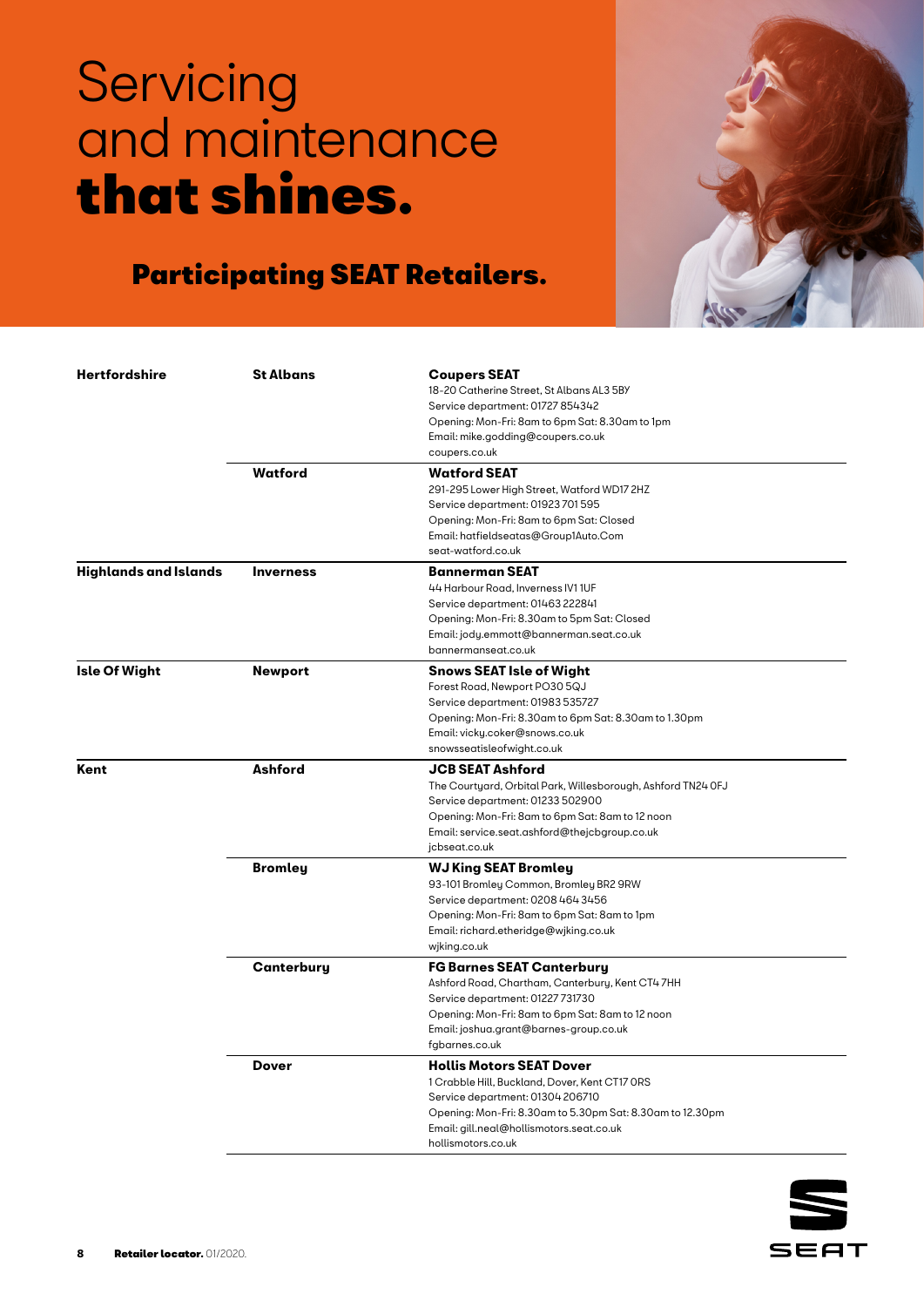

| Kent       | <b>Maidstone</b>       | <b>FG Barnes SEAT Maidstone</b><br>Bircholt Road, Parkwood, Maidstone, Kent ME15 9FB<br>Service department: 01622755531<br>Opening: Mon-Fri: 8am to 6pm Sat: 8am to 12 noon<br>Email: service.maidstone@barnes-group.co.uk<br>fgbarnes.co.uk                                       |
|------------|------------------------|------------------------------------------------------------------------------------------------------------------------------------------------------------------------------------------------------------------------------------------------------------------------------------|
|            | <b>Tunbridge Wells</b> | Caffyns SEAT Tunbridge Wells<br>Lambert Road, North Farm Ind Est, Tunbridge Wells, Kent TN2 3EL<br>Service department: 01892 515700<br>Opening: Mon-Fri: 8am to 6pm Sat: 8am to 1pm<br>Email: service23@caffyns.co.uk<br>caffyns.co.uk                                             |
|            | <b>Sidcup</b>          | <b>W J King SEAT Sidcup</b><br>129-137 Main Road, Sidcup, Kent DA14 6PA<br>Service department: 0208 300 8311<br>Opening: Mon-Fri: 8am to 6pm Sat: 8am to 1pm<br>Email: derek.tozer@wjking.co.uk<br>wiking.co.uk                                                                    |
| Lancashire | <b>Blackburn</b>       | Perrys SEAT Blackburn<br>Whalley New Road, Blackburn, Lancashire BB1 6JT<br>Service department: 01254 661616<br>Opening: Mon-Fri: 8.30am to 5.30pm Sat: 9am to 12 noon<br>Email: tgraham@perrys.co.uk<br>perrys.co.uk/seat                                                         |
|            | <b>Blackpool</b>       | <b>Blackpool SEAT</b><br>Lytham St Annes Way, Blackpool FY4 5PQ<br>Service department: 01253 600980<br>Opening: Mon-Fri: 8.30am to 5pm Sat: 8.30am to 12.30pm<br>Email: service@blackpool-seat.co.uk<br>blackpool-seat.co.uk                                                       |
|            | <b>Bolton</b>          | <b>Perrys SEAT Bolton</b><br>Bridgeman Street, Bolton, Lancashire BL3 6BS<br>Service department: 01204 271165<br>Opening: Mon-Fri: 8am to 5.30pm Sat: 8.30am to 12 noon<br>Email: boltonservice@perrys.co.uk<br>perrys.co.uk/seat                                                  |
|            | Lancaster              | <b>Lancaster SEAT</b><br>Lancaster Volkswagen, Mellishaw Lane, Lancaster LA3 3FB<br>Service department: 01524 938610<br>Opening: Mon-Fri: 8am to 5.30pm Sat: 8.30am to 12.30pm<br>Email: service@lancaster-seat.co.uk<br>coxmotorgroup.com/contact/seat-dealerships/lancaster-seat |
|            | Lancaster              | <b>RM</b> Fisher<br>Central Garage, Main Road, Galgate, Lancaster LA2 OJL<br>Service department: 01524 751250<br>Opening: Mon-Fri: 8.30am to 5.30pm Sat: 9am to 12.30pm<br>Email: david.hicks@rmfisher.seat.co.uk<br>rmfisher.co.uk                                                |

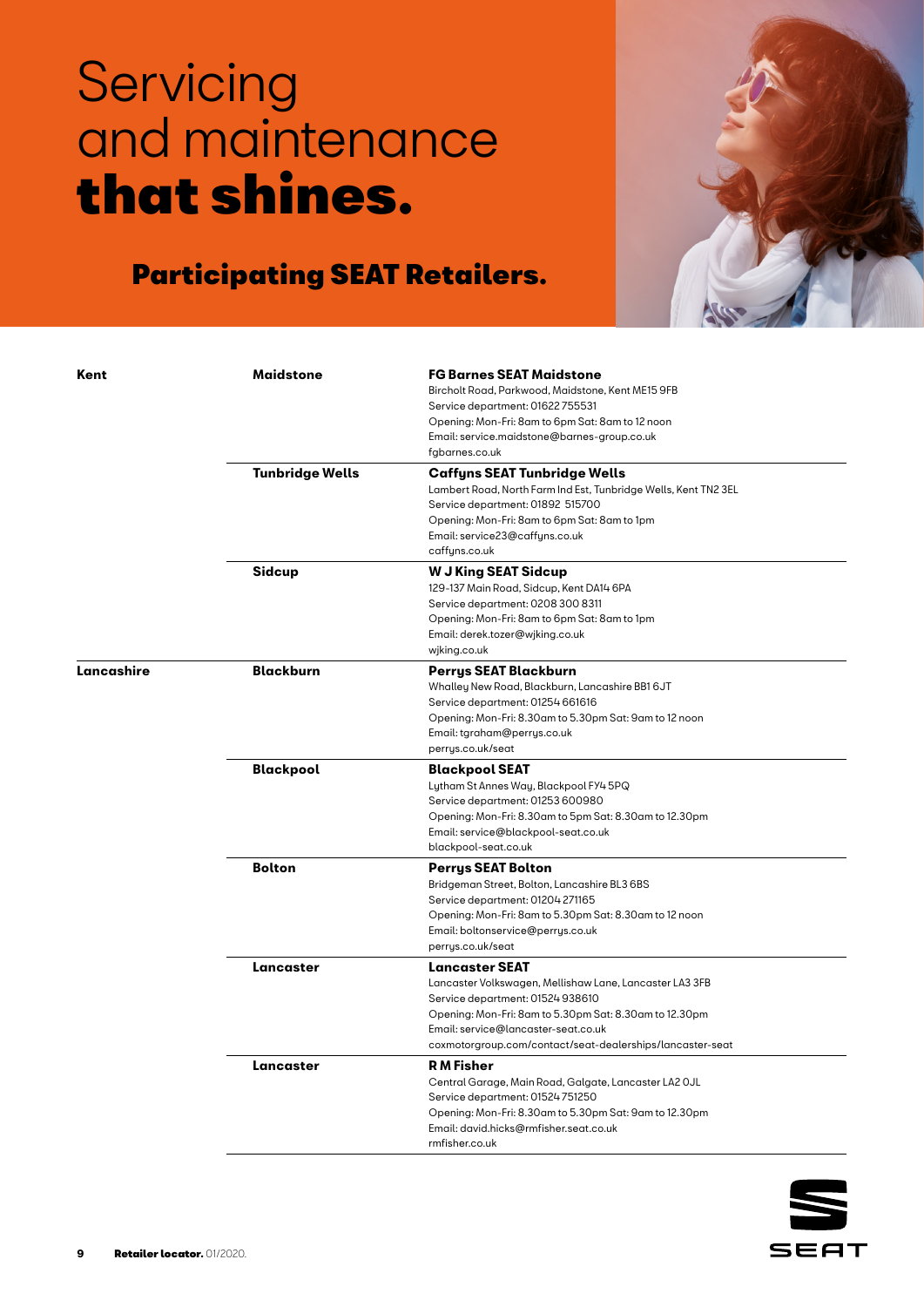

| Lancashire       | <b>Preston</b>    | <b>Johnsons SEAT Preston</b>                                               |
|------------------|-------------------|----------------------------------------------------------------------------|
|                  |                   | Riversway Motor Trade Park, Admiral Way, Preston PR2 2JW                   |
|                  |                   | Service department: 0798 0224 838                                          |
|                  |                   | Opening: Mon-Fri: 8am to 5.30pm Sat: 8am to 12.30pm                        |
|                  |                   | Email: pmcwilliams@johnsonsseat.co.uk                                      |
|                  |                   | johnsonscars.co.uk/seat                                                    |
|                  |                   |                                                                            |
| Leicestershire   | Leicester         | <b>Marshall SEAT Leicester</b>                                             |
|                  |                   | Raw Dykes Road, Leicester LE2 7JU                                          |
|                  |                   | Service department: 0116 257 5222                                          |
|                  |                   | Opening: Mon-Fri: 8am to 6pm Sat: 8.30am to 1pm                            |
|                  |                   | Email: laura.taylor@marshall.co.uk                                         |
|                  |                   | marshall.co.uk/seat/leicester                                              |
| Lincolnshire     | Lincoln           | <b>Horton SEAT</b>                                                         |
|                  |                   | Roman Way, Gateway Park, South Hykeham, Lincoln LN6 9UH                    |
|                  |                   | Service department: 01522 684013                                           |
|                  |                   | Opening: Mon-Fri: 8am to 6pm Sat: 8am to 6pm                               |
|                  |                   | Email: service@hortonseat.co.uk                                            |
|                  |                   | hortonseat.co.uk                                                           |
| Merseyside       | Liverpool         | <b>Johnsons SEAT Liverpool</b>                                             |
|                  |                   | Pall Mall, Liverpool L3 6AT                                                |
|                  |                   | Service department: 0798 0224 838                                          |
|                  |                   | Opening: Mon-Fri: 8am to 5.30pm Sat: 8.30am to 12.30pm                     |
|                  |                   | Email: pmcwilliams@johnsonsseat.co.uk                                      |
|                  |                   | johnsonscars.co.uk/seat                                                    |
|                  | Wirral            | <b>Johnsons SEAT Wirral</b>                                                |
|                  |                   | Docks Link Road, Wallasey, Wirral CH44 3EQ                                 |
|                  |                   | Service department: 0151 637 6500                                          |
|                  |                   | Opening: Mon-Fri: 8.30am to 5pm Sat: 8.30am to 12 noon                     |
|                  |                   | Email: iluscombe@johnsonsseat.co.uk                                        |
|                  |                   | johnsonscars.co.uk/seat                                                    |
| <b>Norfolk</b>   | <b>Kings Lynn</b> | Duff Morgan SEAT Kings Lynn                                                |
|                  |                   | 49 Bergen Way, Kings Lynn, PE30 2JG                                        |
|                  |                   | Service department: 01553 770144                                           |
|                  |                   | Opening: Mon-Fri: 7.30am to 6pm Sat: 8am to 12 noon                        |
|                  |                   | Email: lee.doughty@duffmorgan.com                                          |
|                  |                   | duffmorgan.com/seat                                                        |
|                  | <b>Norwich</b>    |                                                                            |
|                  |                   | Duff Morgan SEAT Norwich<br>Jupiter Road, Mile Cross Lane, Norwich NR6 6SU |
|                  |                   | Service department: 01603 480200                                           |
|                  |                   | Opening: Mon-Fri: 8.30am to 6pm Sat: 8am to 12.30pm                        |
|                  |                   | Email: adam.spence@duffmorgan.com                                          |
|                  |                   | duffmorgan.com/seat                                                        |
|                  |                   |                                                                            |
| Northamptonshire | Northampton       | Motorvogue SEAT Northampton                                                |
|                  |                   | 74 Kingsthorpe Road, Northampton NN2 6HE                                   |
|                  |                   | Service department: 01604714555                                            |
|                  |                   | Opening: Mon-Fri: 8am to 6pm Sat: 8.30am to 1pm                            |
|                  |                   | Email: service.northampton@motorvogue.co.uk                                |
|                  |                   | motorvoque.co.uk                                                           |

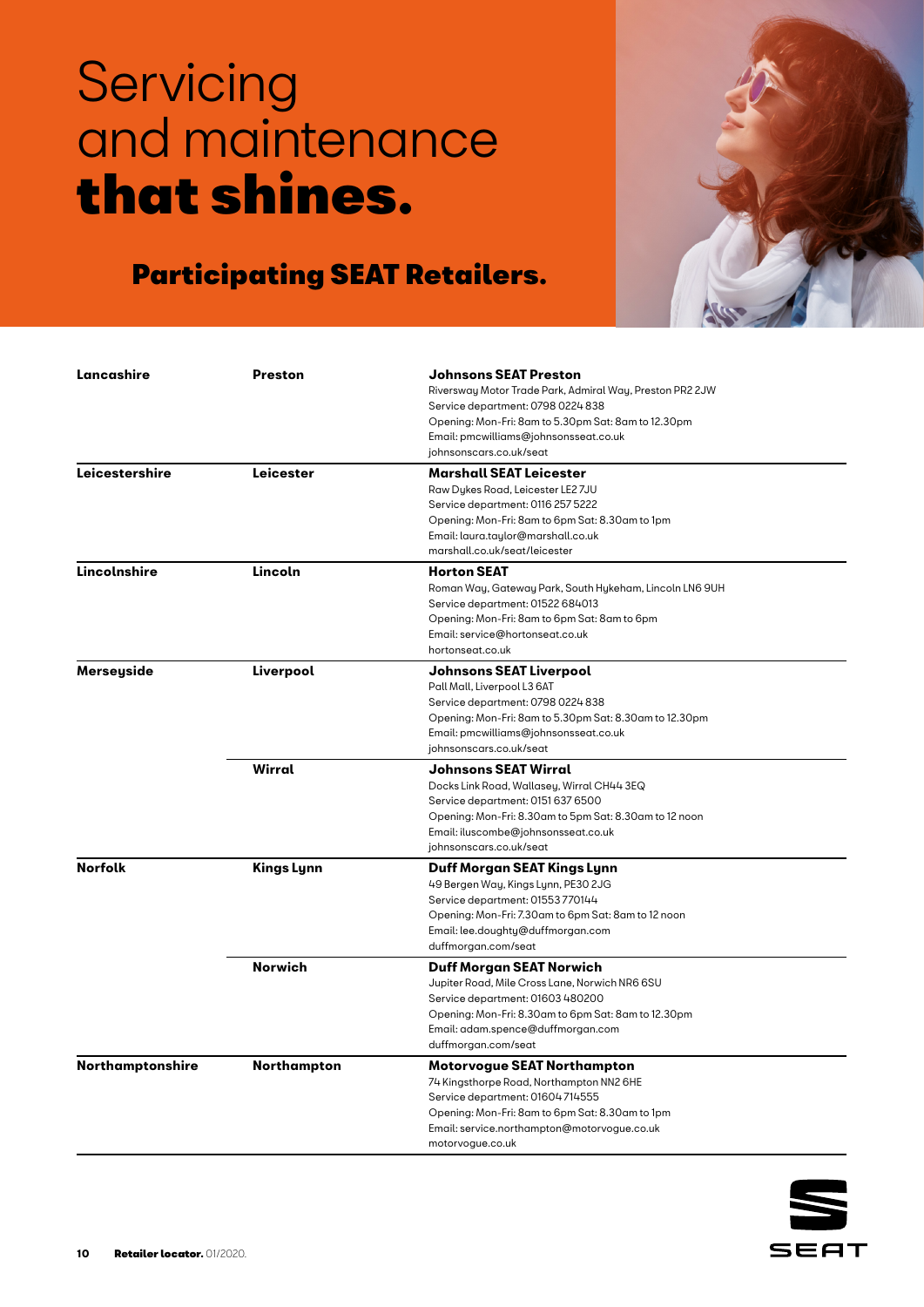

| <b>North East Lincolnshire</b> | Grimsby              | D M Keith SEAT Grimsby<br>West Coates Road, Grimsby DN31 2SU<br>Service department: 01472 348348<br>Opening: Mon-Fri: 8.30am to 5.30pm Sat: 8.30am to 12 noon<br>Email: simon.manders@dmkeith.com<br>dmkeith.com                                      |
|--------------------------------|----------------------|-------------------------------------------------------------------------------------------------------------------------------------------------------------------------------------------------------------------------------------------------------|
| <b>North Lincolnshire</b>      | <b>Scunthorpe</b>    | <b>Pentagon SEAT Scunthorpe</b><br>A18 Brigg Road, Scunthorpe DN16 3RL<br>Service department: 01724 747700<br>Opening: Mon-Fri: 8am to 6pm Sat: 8am to 12.30pm<br>Email: scunthorpe.service@pentagon-group.co.uk<br>pentagon-group.co.uk              |
| <b>North Yorkshire</b>         | Harrogate            | Evans Halshaw SEAT Harrogate<br>Freemans Way, off Wetherby Road, Harrogate HG3 1DH<br>Service department: 01423 818100<br>Opening: Mon-Fri: 8am to 6pm Sat: 8am to 12 noon<br>Email: sam.mellor@evanshalshaw.com<br>evanshalshaw.com                  |
|                                | Scarborough          | <b>Riverside SEAT Scarborough</b><br>Main Street, Seamer, Scarborough YO12 4QD<br>Service department: 01723 862242<br>Opening: Mon-Fri: 8am to 6pm Sat: 8am to 1pm<br>Email: dean.sadler@riversidemotors.co.uk<br>riversidemotors.co.uk               |
| Nottinghamshire                | <b>Nottingham</b>    | Pentagon SEAT Nottingham<br>85-95 High Road, Chilwell, Nottingham NG9 4AJ<br>Service department: 0115 9221778<br>Opening: Mon-Fri: 8am to 5.30pm Sat: 8.30am to 12.30pm<br>Email: willliam.green@pentagon-group.co.uk<br>pentagon-seat.co.uk          |
| <b>Pembrokeshire</b>           | <b>Milford Haven</b> | <b>Gareth Hughes SEAT</b><br>25 Sardis, Burton, Milford Haven SA73 1LY<br>Service department: 01646 600457<br>Opening: Mon-Fri 8am to 5.30pm Sat: 8am to 12 noon<br>Email: andrew.hughes@garethhughes.seat.co.uk<br>garethhughesmotors.co.uk          |
| <b>Shropshire</b>              | Shrewsbury           | <b>Faintree SEAT Telford</b><br>28b Vanguard Way, Battlefield Enterprise Park, Shrewsbury SY13TG<br>Service department: 01952 204999<br>Opening: Mon-Fri: 8am to 6pm Sat: 8.30am to 12.30pm<br>Email: aftersales@faintree.co.uk<br>faintreeseat.co.uk |
| Somerset                       | <b>Yeovil</b>        | <b>Snows SEAT Yeovil</b><br>2 Brympton Way, Lynx West Trading Estate, Yeovil BA20 2HP<br>Service department: 01935 477477<br>Opening: Mon-Fri: 8.30am to 5.30pm Sat: 8.30am to 12.30pm<br>Email: ssyservice@snows.co.uk<br>snowsgroup.co.uk/seat      |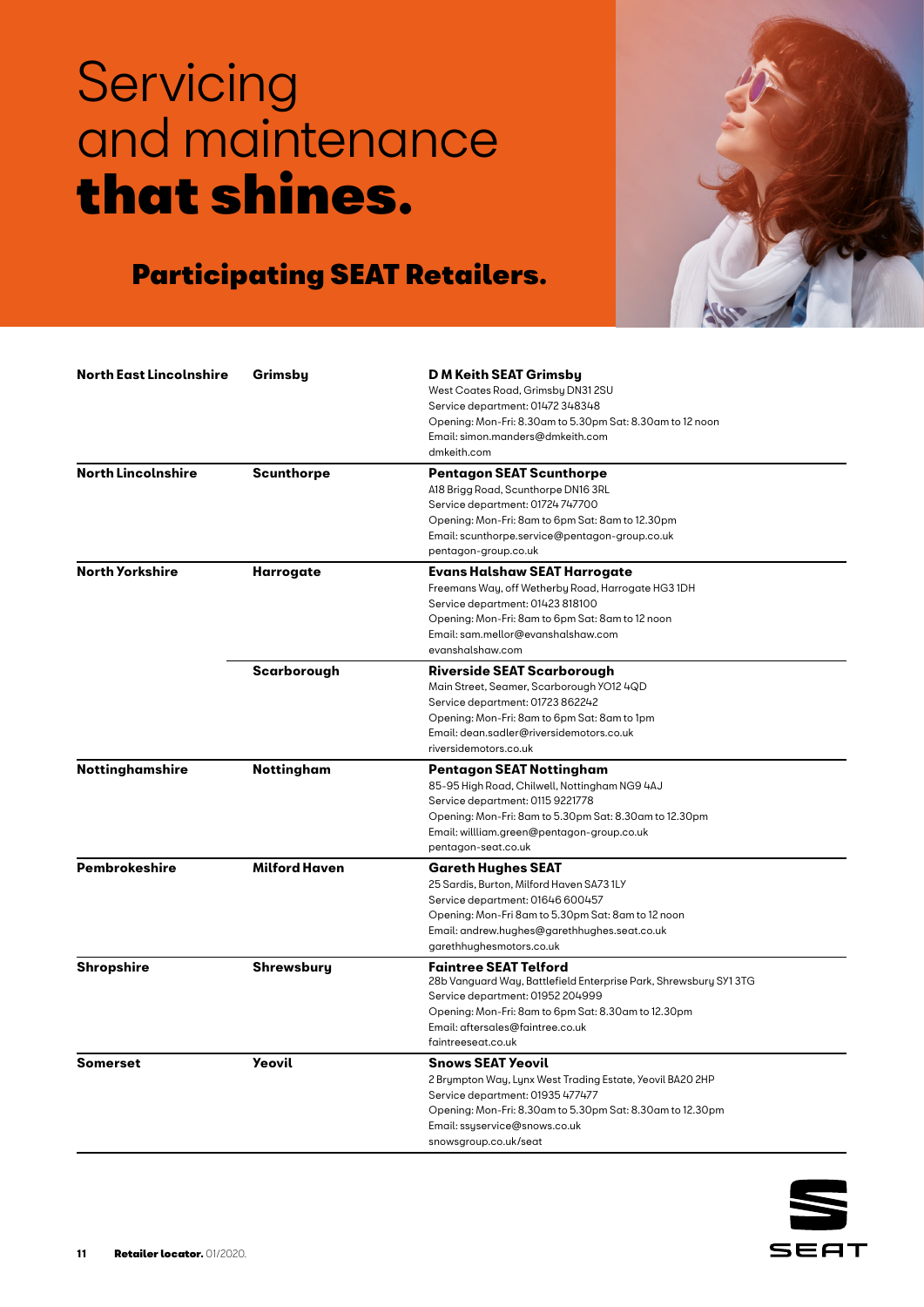

| South Glamorgan        | <b>Cardiff</b>        | <b>White Dove SEAT</b>                                                           |
|------------------------|-----------------------|----------------------------------------------------------------------------------|
|                        |                       | Hadfield Road, Cardiff CF11 8WD                                                  |
|                        |                       | Service department: 0292 0642999                                                 |
|                        |                       | Opening: Mon-Fri: 8am to 6pm Sat: 8.30am to 5pm                                  |
|                        |                       | Email: aftersales@whitedove.uk.com                                               |
|                        |                       | whitedovegroup.co.uk                                                             |
| <b>South Yorkshire</b> | <b>Barnsley</b>       | Cars2 Barnsley                                                                   |
|                        |                       | 1a Malthouse Road, Off Pontefract Road, Barnsley S71 1AJ                         |
|                        |                       | Service department: 01226 229228                                                 |
|                        |                       | Opening: Mon-Fri: 8am to 5.30pm Sat: 8am to 12.30pm                              |
|                        |                       | Email: rcatford@cars2.co.uk                                                      |
|                        |                       | cars2.co.uk/aftersales                                                           |
|                        | <b>Doncaster</b>      | <b>Stoneacre SEAT Doncaster</b>                                                  |
|                        |                       | Barnby Dun Road, Wheatley, Doncaster DN2 4QP                                     |
|                        |                       | Service department: 01302 327111                                                 |
|                        |                       | Opening: Mon-Fri: 8am to 6pm Sat: 8.30am to 12.30pm                              |
|                        |                       | Email: service.doncaster@stoneacre.co.uk                                         |
|                        |                       | stoneacre.co.uk                                                                  |
|                        | <b>Sheffield</b>      | JCT 600 SEAT Sheffield                                                           |
|                        |                       | Middlewood Road, Hillsborough, Sheffield S61TF                                   |
|                        |                       | Service department: 0114 250 3200                                                |
|                        |                       | Opening: Mon-Fri: 8am to 6pm Sat: 8.30am to 3pm                                  |
|                        |                       | Email: jct600.webbookings@jct600.co.uk                                           |
|                        |                       | jct600.co.uk                                                                     |
| <b>Southend</b>        | <b>Southend</b>       | <b>Beadles SEAT Southend</b>                                                     |
|                        |                       | Bell House Mill, Southen Arterial Road, Eastwood, Leigh On Sea, Southend SS9 5NG |
|                        |                       | Service department: 01702 418810                                                 |
|                        |                       | Opening: Mon-Fri: 8am to 6pm Sat: 8.30am to 12.30pm                              |
|                        |                       | Email: adriansayles@group1auto.com                                               |
|                        |                       | grouplauto.co.uk/seat                                                            |
| <b>Staffordshire</b>   | <b>Stoke on Trent</b> | <b>Stoke SEAT</b>                                                                |
|                        |                       | Gordon Banks Drive, Trentham Lakes, Stoke on Trent ST4 4FD                       |
|                        |                       | Service department: 01782 377200                                                 |
|                        |                       | Opening: Mon-Fri: 8am to 5.30pm Sat: 8.30am to 12.30pm                           |
|                        |                       | Email: service@stoke.seat.co.uk                                                  |
|                        |                       | bestseatdeals.com                                                                |
| Stirlingshire          | <b>Stirling</b>       | <b>Specialist Cars SEAT Stirling</b>                                             |
|                        |                       | Glasgow Road, Whins of Milton, Stirling FK7 8HQ                                  |
|                        |                       | Service department: 01786 236333                                                 |
|                        |                       | Opening: Mon-Thur: 8am to 5.30pm Fri: 8am to 4.30pm Sat: Closed                  |
|                        |                       | Email: gillian.snaddon@jihn-clark.co.uk                                          |
|                        |                       | john-clark.co.uk/seat                                                            |
| Strathclyde            | Glasgow               | <b>W</b> Livingstone Ltd                                                         |
|                        |                       | 34 New Edinburgh Road, Uddingston, Glasgow G71 6BS                               |
|                        |                       | Service department: 01698 817137                                                 |
|                        |                       | Opening: Mon-Fri: 8am to 5pm Sat: 8.30am to 12 noon                              |
|                        |                       | Email: service@wlivingstoneltd.com                                               |
|                        |                       | firstforseatcars.com                                                             |

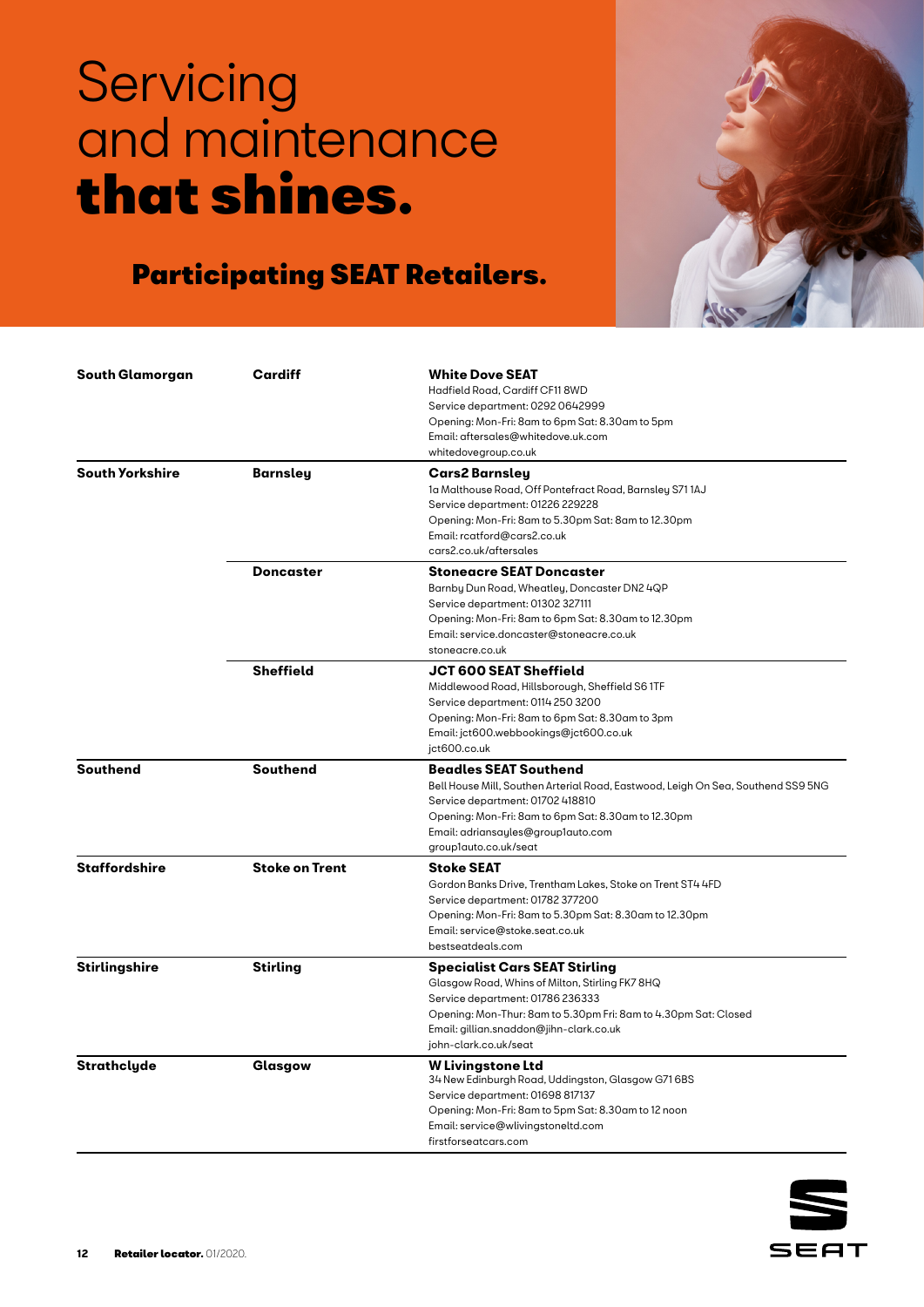

| <b>Suffolk</b>         | <b>Bury St Edmunds</b> | <b>Cecil &amp; Larter SEAT</b><br>Wentworth House, Mildenhall Road, Bury St Edmunds IP32 6EN |
|------------------------|------------------------|----------------------------------------------------------------------------------------------|
|                        |                        | Service department: 01284778899                                                              |
|                        |                        | Opening: Mon-Fri: 8am to 5.30pm Sat: 8.30am to 12.30pm                                       |
|                        |                        | Email: richardpearce@c-l.co.uk                                                               |
|                        |                        | cecilandlarter.co.uk/seat                                                                    |
|                        | <b>Ipswich</b>         | <b>Robinsons SEAT Ipswich</b>                                                                |
|                        |                        | 4 Goddard Road East, Ipswich IP1 5NY                                                         |
|                        |                        | Service department: 01473 241616                                                             |
|                        |                        | Opening: Mon-Fri: 8am to 6pm Sat: 8.30am to 12 noon                                          |
|                        |                        | Email: simon.white@robinsonsmotorgroup.co.uk                                                 |
|                        |                        | robinsonsmotorgroup.co.uk                                                                    |
|                        | Lowestoft              | <b>Robinsons SEAT Lowestoft</b>                                                              |
|                        |                        | 2 Cooke Road, South Lowestoft Industrial Estate, Lowestoft NR33 7NA                          |
|                        |                        | Service department: 01502 516831                                                             |
|                        |                        | Opening: Mon-Fri: 7.30am to 6pm Sat: 8.30am to 12.30pm                                       |
|                        |                        | Email: lowestoft@robinsonsmotorgroup.co.uk                                                   |
|                        |                        | robinsonsmotorgroup.co.uk                                                                    |
| <b>Surrey</b>          | Camberley              | <b>Camberley Service Centre SEAT</b>                                                         |
|                        |                        | Unit 9, Admiralty Way, Camberley GU15 3DT                                                    |
|                        |                        | Service department: 01276 33555                                                              |
|                        |                        | Opening: Mon-Fri: 7.30am to 6pm Sat: 8am to 12 noon                                          |
|                        |                        | Email: service@camberley.seat.co.uk                                                          |
|                        |                        | camberleyservicecentre.co.uk                                                                 |
|                        | <b>Woking</b>          | <b>SMC SEAT Woking</b>                                                                       |
|                        |                        | Wych Hill, Woking GU22 OEU                                                                   |
|                        |                        | Service department: 01483720322                                                              |
|                        |                        | Opening: Mon-Fri: 8am to 6pm Sat: 8.30am to 12.30pm                                          |
|                        |                        | Email: seat.service@smcmotorgroup.co.uk                                                      |
|                        |                        | smcmotorgroup.co.uk                                                                          |
| <b>Tyne &amp; Wear</b> | <b>Sunderland</b>      | <b>Pulman SEAT</b>                                                                           |
|                        |                        | Burntland Avenue, Southwick, Sunderland, Tyne & Wear SR5 2ET                                 |
|                        |                        | Service department: 0191 537 0015                                                            |
|                        |                        | Opening: Mon-Fri: 8.15am to 6pm Sat: 8.30am to 12.30pm                                       |
|                        |                        | Email: contactcentre@pulmangroup.co.uk                                                       |
|                        |                        | pulmanseat.co.uk                                                                             |
| <b>West Glamorgan</b>  | Swansea                | Sinclair SEAT Swansea                                                                        |
|                        |                        | Gorseinon Road, Penllergaer, Swansea SA4 9GW                                                 |
|                        |                        | Service department: 01792 222299                                                             |
|                        |                        | Opening: Mon-Fri: 8am to 5.30pm Sat: 8.30am to 12.30pm                                       |
|                        |                        | Email: c.humphreys@sinclairgroup.co.uk                                                       |
|                        |                        | sinclairseat.co.uk                                                                           |
| <b>West Midlands</b>   | <b>Birmingham</b>      | <b>Bristol Street Motors SEAT Birmingham</b>                                                 |
|                        |                        | 101 Watson Road, Nechells, Birmingham B7 5SA                                                 |
|                        |                        | Service department: 0121 418 5908                                                            |
|                        |                        | Opening: Mon-Fri: 8am to 6pm Sat: 8am to 12.30pm                                             |
|                        |                        | www.servicebooking247.co.uk                                                                  |
|                        |                        | bristolstreet.co.uk                                                                          |

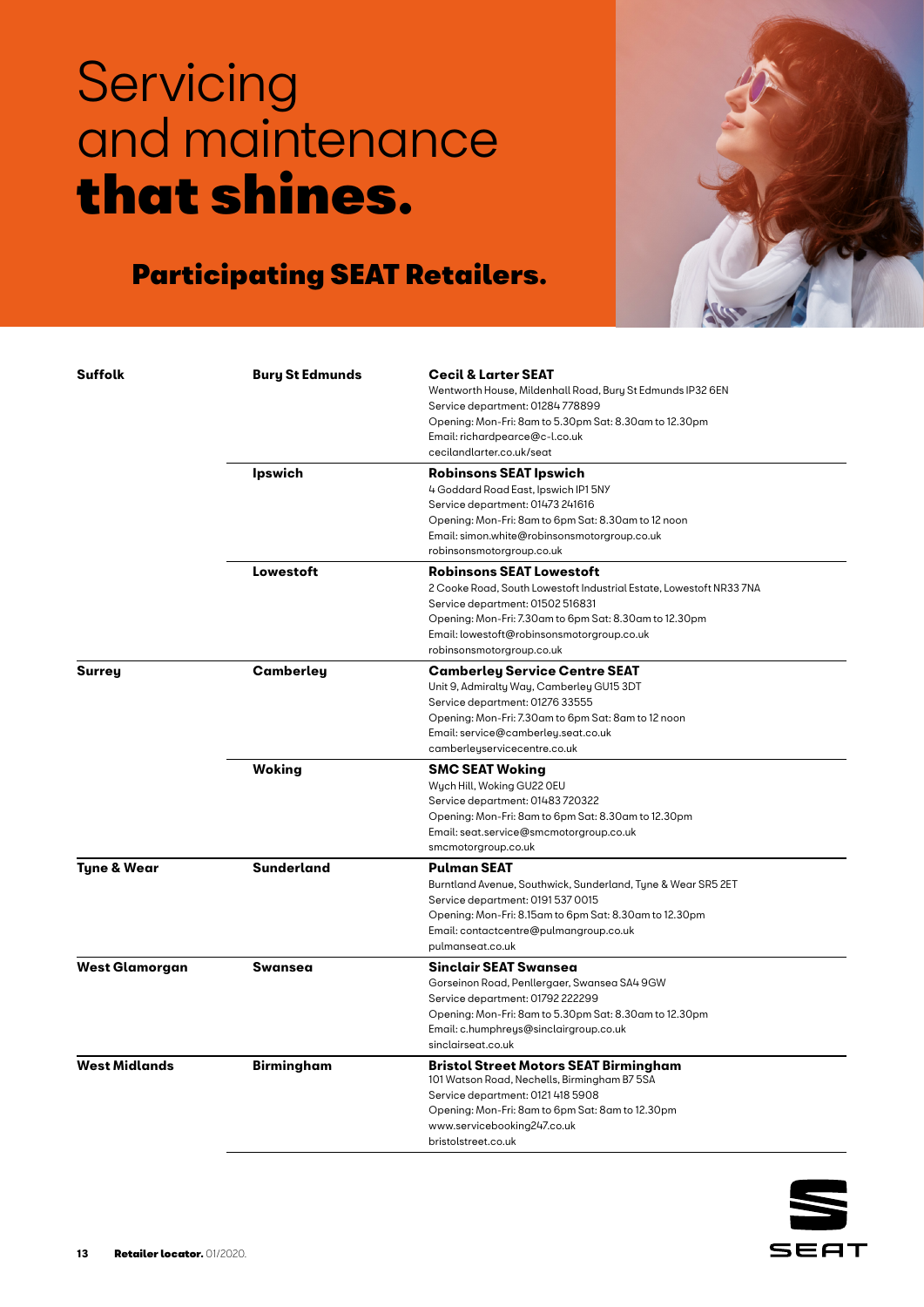

| <b>West Midlands</b>  | <b>Birmingham</b>   | <b>Arbury SEAT Solihull</b>                                                       |
|-----------------------|---------------------|-----------------------------------------------------------------------------------|
|                       |                     | 34 Stratford Road, Shirley, Solihull B90 3LS                                      |
|                       |                     | Service department: 0121 270 6670                                                 |
|                       |                     | Opening: Mon-Fri: 8am to 6pm Sat: Closed<br>Email: darran.mclaughlin@arbury.co.uk |
|                       |                     | arburyseat.co.uk                                                                  |
|                       | Coventry            | <b>Listers SEAT Coventry</b>                                                      |
|                       |                     | Brandon Road, Binley, Coventry CV3 2AN                                            |
|                       |                     | Service department: 02476 456700                                                  |
|                       |                     | Opening: Mon-Fri: 8am to 6pm Sat: 9am to 4pm                                      |
|                       |                     | Email: 09.1link@listers.co.uk                                                     |
|                       |                     | listers.co.uk                                                                     |
|                       | Wolverhampton       | <b>Barlow Motors SEAT</b>                                                         |
|                       |                     | 1 Evans Street, Newhampton Road West, Witmore Reans, Wolverhampton WV6 OPL        |
|                       |                     | Service department: 01902714503                                                   |
|                       |                     | Opening: Mon-Fri: 8am to 5.30pm Sat: 8.30am to 12 noon                            |
|                       |                     | Email: service@barlowmotors.seat.co.uk                                            |
|                       |                     | bestseatdeals.com                                                                 |
| <b>West Sussex</b>    | Crawley             | <b>Euro SEAT Crawley</b>                                                          |
|                       |                     | Snow Hill, Copthorne, Crawley RH10 3EQ                                            |
|                       |                     | Service department: 01342 859200                                                  |
|                       |                     | Opening: Mon-Fri: 8am to 5pm Sat: 8am to 12 noon                                  |
|                       |                     | Email: rekha.morjaria@thejcbgroup.co.uk                                           |
|                       |                     | thejcbgroup.co.uk/seat                                                            |
| <b>West Yorkshire</b> | <b>Bradford</b>     | <b>JCT 600 Bradford</b>                                                           |
|                       |                     | 137 Sticker Lane, Bradford BD4 8RR                                                |
|                       |                     | Service department: 01274 657200                                                  |
|                       |                     | Opening: Mon-Fri: 8am to 6pm Sat: 8am to 1pm                                      |
|                       |                     | Email: JCT600.WebBookings@jct600.co.uk                                            |
|                       |                     | jct600.co.uk/servicing-repairs/on-linebooking                                     |
|                       | <b>Huddersfield</b> | Pentagon SEAT Huddersfield                                                        |
|                       |                     | 1 Fartown Green Road, Bradford Road, Huddersfield HD2 1AA                         |
|                       |                     | Service department: 01484 360050                                                  |
|                       |                     | Opening: Mon-Fri: 8am to 6pm Sat: 8.30am to 12.30pm                               |
|                       |                     | Email: alexander.holmes@pentagon-group.co.uk<br>sytner.co.uk/seat/huddersfield    |
|                       | <b>Menston</b>      | <b>JCT 600 Leeds</b>                                                              |
|                       |                     | 46 Bradford Road, Menston LS29 6BX                                                |
|                       |                     | Service department: 01943 882200                                                  |
|                       |                     | Opening: Mon-Fri: 8am to 6pm Sat: 8.30am to 1pm                                   |
|                       |                     | Email: clair.hannam@jct600.co.uk                                                  |
|                       |                     | jct600.co.uk                                                                      |
|                       | Wakefield           | <b>Cars2 Wakefield</b>                                                            |
|                       |                     | Waldorf Way, Denby Dale Road, Wakefield WF2 8DH                                   |
|                       |                     | Service department: 01924 370100                                                  |
|                       |                     | Opening: Mon-Fri: 8am to 5.30pm Sat: 8am to 12 noon                               |
|                       |                     | Email: dearle@cars2.co.uk                                                         |
|                       |                     | cars2.co.uk/aftersales                                                            |